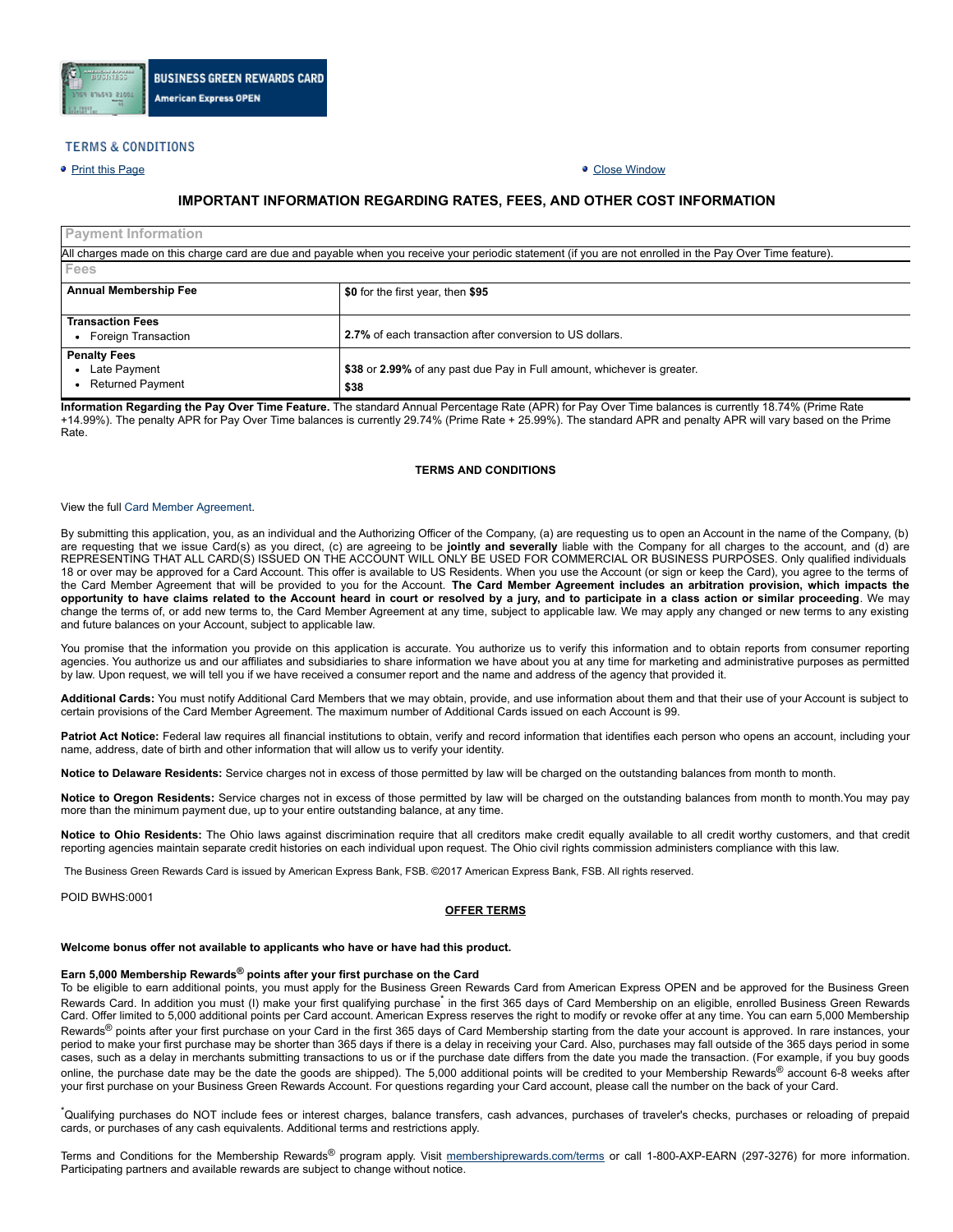The value of Membership Rewards points varies according to how you choose to use them. To learn more, go to [www.membershiprewards.com/pointsinfo.](http://www.membershiprewards.com/pointsinfo)

### **Introductory Annual Fee**

The introductory Annual fee for the Business Green Rewards Card will be \$0 for the first year of Card Membership. After that the annual fee will be \$95.

# **BENEFIT TERMS**

#### **The following benefits and services are subject to change or cancellation.**

### **Account Manager**

Account Managers and Agents must be at least 18 years old.

# **American Express Presale**

During the specified sales period, tickets are available exclusively to all American Express® Card Members (including Prepaid and International Cards). Tickets must be purchased with an American Express Card (including Prepaid and International Cards). Standard service charges apply. Offer is subject to availability. Not all seats are available and blackout dates apply. All sales final. No refunds. No exchanges. Offer may be changed or revoked at any time at the sole discretion of American Express. Some events may not be accessible to Card Members with disabilities.

#### **Connect to QuickBooks**

Connect to QuickBooks works with QuickBooks Online and is available for use with Business Cards from American Express OPEN. Any QuickBooks Online screen shots © Intuit Inc. All rights reserved. Intuit, the Intuit logo, QuickBooks, and the QB logo are registered trademarks of Intuit Inc.

# **Connect to QuickBooks & ReceiptMatch Benefits**

ReceiptMatch<sup>5M</sup> and Connect to QuickBooks® are two separate business tools available with Business Cards from American Express OPEN that were created to work together. You must enroll in ReceiptMatch and in Connect to QuickBooks separately from your American Express online account. Connect to QuickBooks works with QuickBooks Online. For details and enrollment in ReceiptMatch, go to [www.open.com/receiptmatch.](https://www.open.com/receiptmatch) Any QuickBooks Online screen shots © Intuit Inc. All rights reserved. Intuit, the Intuit logo, QuickBooks, and the QB logo are registered trademarks of Intuit Inc.

#### **Dispute Resolution**

Not all disputes are resolved in the Card Member's favor.

### **Employee Card Spending Limits**

Employee Card Spending Limits may be set up online or by calling the number on the back of your Card. The Spending Limit is not a guarantee that the Employee Card Member will be able to make purchases up to that limit. There are certain purchases where the limit does not apply, such as, for example, restaurant tips and hotel stays extended beyond their original reservation period, and the overall Account capacity is taken into consideration. You agree to pay all Charges without regard to whether any Charges exceed a limit, and you agree that we are not liable to you or any other person when a limit is not applied to any Charges and/or when Charges are incurred and billed that exceed a limit. For more information on the application of the limit, please refer to the Employee Card Spending Limits Terms and Conditions at [www.americanexpress.com/spendlimits/terms,](http://www.americanexpress.com/spendlimits/terms) which will also be provided when you enroll Employee Card(s) in this feature.

# **Entertainment Access® or Membership Experiences**

Offer valid in select cities. During the specified sales period, tickets are available exclusively to all American Express® Card Members (including Prepaid and International Cards). Tickets must be purchased with an American Express Card (including Prepaid and International Cards). Standard service charges apply. Offer is subject to availability. Not all seats are available and blackout dates apply. All sales final. No refunds. No exchanges. Offer may be changed or revoked at any time at the sole discretion of American Express. Some events may not be accessible to Card Members with disabilities.

# **Extra Membership Rewards® points at [amextravel.com](http://amextravel.com/)**

## **2x Points**

You will get 1 Membership Rewards® point for every eligible dollar you spend on your Membership Rewards program-enrolled American Express® Card. You will get 1 additional point (for a total of 2 points) for each dollar of eligible travel purchases made on [amextravel.com.](http://amextravel.com/) Eligible travel purchases include all travel purchases made with your Membership Rewards program-enrolled American Express® Card on [amextravel.com,](http://amextravel.com/) including air, prepaid hotels, The Hotel Collection prepaid bookings, vacation packages (flight + hotel packages) or cruise reservations, minus returns and other credits. Eligible travel purchases do **NOT** include car reservations, **FINE** HOTELS & RESORTS bookings, other non-prepaid hotels, ticketing service or other fees, or interest charges. Bonuses you may receive with your Card on other purchase categories or in connection with promotions or offers from American Express may not be combined with this offer. Any portion of a charge that you elect to cover through redemption of Membership Rewards points is not eligible to receive points. If you have an Amex EveryDay Card product, additional points awarded under this offer will not be included in the extra points benefit. Additional points will be credited to the Membership Rewards account 10-12 weeks after final payment is made.

### **FX International Payments Terms and conditions**

FX International Payments is a service of American Express Travel Related Services Company, Inc. ("American Express"). This service is not available to consumers. To enroll in the service, your business will be required to complete an application which is subject to review and approval by American Express. For a copy of the application, including terms and conditions, call 866-329-5295.

#### **Transaction Waiver General Cards**

If an OPEN Card Member applies for the FX International Payments service and is approved by American Express, American Express will waive its transaction fee on foreign currency wire payments for 6 months, and charge a transaction fee of \$10 after the six month waiver period ends. This reduced fee may be discontinued by American Express at any time or in the event you cease to be an American Express OPEN Card Member. Wire payments in the same currency (e.g., USD to USD) are not eligible for this offer. There is no minimum number of transactions in order to qualify for this offer, but a minimum transaction size may apply, depending on the type of currency of the wire payment. In some countries, the receiving bank may assess its own transaction fees on your wire payment. American Express makes money from foreign exchange. Other fees may apply to products and services other than foreign currency wire payments. ©2016 American Express Company. All rights reserved **Transaction Waiver Platinum** If an OPEN Business Platinum Card Member applies for the FX International Payments service and is approved by American Express, American Express will waive its transaction fee on foreign currency wire payments. This waiver may be discontinued by American Express at any time or in the event you cease to be an American Express OPEN Business Platinum Card Member. Wire payments in the same currency (e.g., USD to USD) are not eligible for this waiver. There is no minimum number of transactions in order to qualify for this waiver, but a minimum transaction size may apply, depending on the currency of the transaction. In some countries, the receiving bank may assess its own transaction fees on your wire payment. You recognize that, even if American Express does not charge you a transaction fee on your foreign currency wire payment, American Express may earn revenue from the foreign exchange transaction. Other fees may apply to products and services other than foreign currency wire payments. ©2016 American Express Company. All rights reserved

[Click](https://www.americanexpress.com/us/content/prepaid/state-licensing.html?vgnextchannel=95ddb81e8482a110VgnVCM100000defaad94RCRD&appinstancename=default) here for information about addressing complaints regarding our money services business, lists of our money services business licenses and other disclosures

# **Global Assist® Hotline**

While Global Assist® Hotline coordination and assistance services are offered at no additional charge from American Express, Card Members are responsible for the costs charged by third-party service providers. For full Terms and Conditions, see [americanexpress.com/GAterms](http://americanexpress.com/GAterms).

#### **Lowest Hotel Rates Guarantee**

If you book a qualifying prepaid hotel rate on [amextravel.com](http://www.amextravel.com/) and then find the same room, in the same hotel, for the same dates, the same number of children and adults, at a lower price online, before taxes and fees, we'll refund you the difference. Your claim must be submitted prior to cancellation and/or change fees coming into effect per the hotel's policies specific to the room you booked on [amextravel.com](http://www.amextravel.com/). As an example, if a room rate is subject to cancellation fees starting 72 hours before checkin, the claim must be submitted prior to that time. The "Lowest Rate Guaranteed" policy applies only to online rates available to the general public and excludes (1)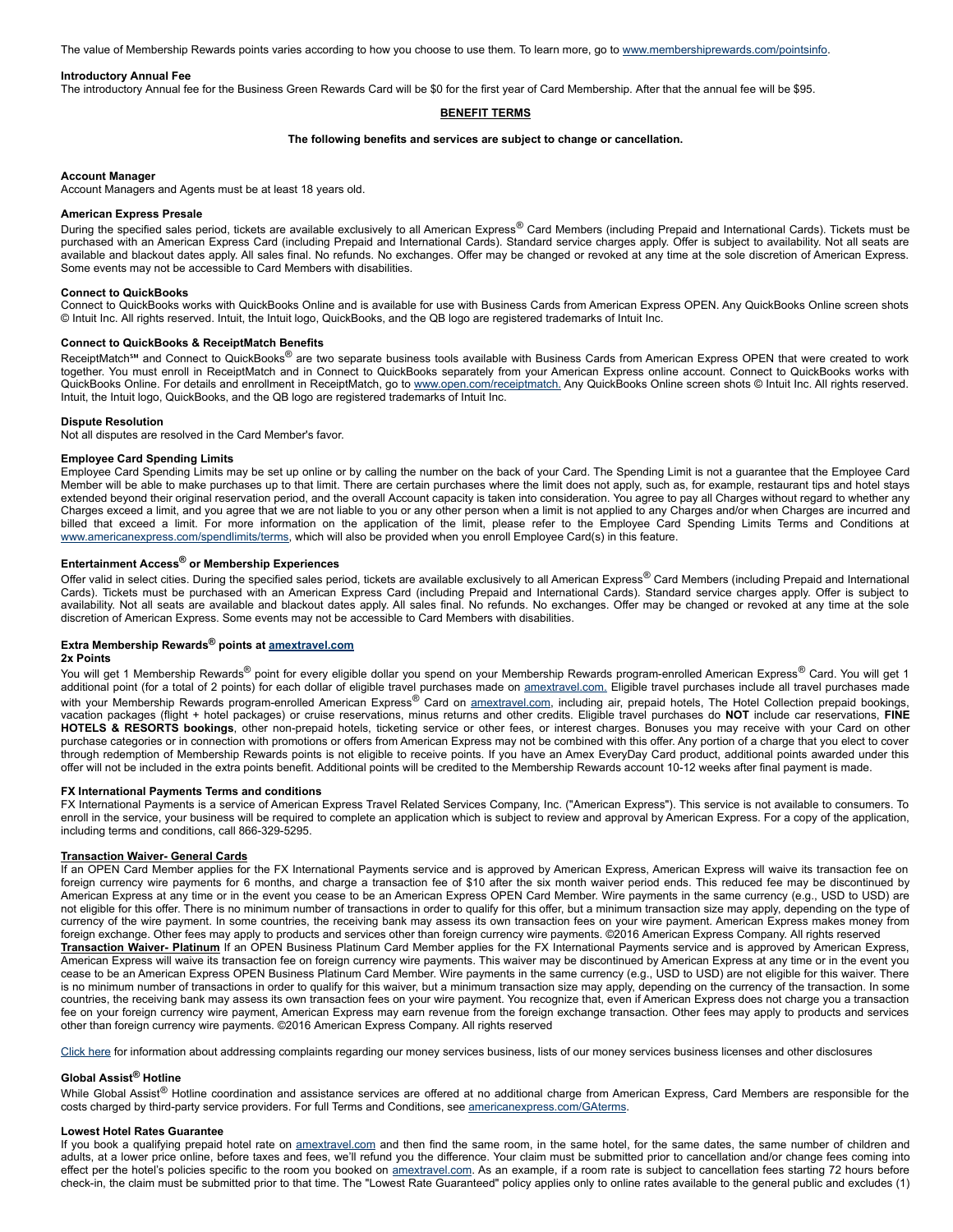non-refundable rates (2) rates or discounts that are not available to the general public, including, but not limited to, corporate, group, charter, meeting/convention, AAA, government/military, and senior citizen rates/discounts; or (3) hotel rooms booked through or in combination with frequent stay, loyalty, points, coupon promotions, rooms won through contests or sweepstakes or transferred, or rooms booked on opaque websites that do not allow you to see the name of the hotel until your reservation is complete, and (4) rates booked through the FINE HOTELS & RESORTS program. [Details](https://faq.amextravel.com/app/answers/detail/a_id/20215/kw/guarantee)

# **Membership Rewards® Program**

Terms and Conditions for the Membership Rewards® program apply. Visit [membershiprewards.com/terms](http://www.membershiprewards.com/terms) or call 1-800-AXP-EARN (297-3276) for more information. Participating partners and available rewards are subject to change without notice.

The value of Membership Rewards points varies according to how you choose to use them. To learn more, go to [www.membershiprewards.com/pointsinfo.](http://www.membershiprewards.com/pointsinfo)

# **Membership Rewards® Pay With Points**

To use Pay with Points, you must charge your eligible purchase through American Express Travel to a Membership Rewards<sup>®</sup> program-enrolled American Express<sup>®</sup> Card. Eligible purchases exclude car reservations, non-prepaid hotels, and FINE HOTELS & RESORTS bookings. Points will be debited from your Membership Rewards account, and credit for corresponding dollar amount will be issued to the American Express Card account used. If points redeemed do not cover entire amount, the balance of purchase price will remain on the American Express Card account. Minimum redemption 5,000 points.

See [membershiprewards.com/terms](https://www.membershiprewards.com/terms) for the Membership Rewards program terms and conditions.

# **Membership Rewards® Program – Transfer Points**

Enrollment in a participating Frequent Flyer or Frequent Guest program is required. Airline tickets and guest rooms are subject to availability. For each conversion of points into the Frequent Flyer program of a U.S. airline, a fee of \$0.0006 per point, with a maximum fee of \$99, will be charged to your Card account. We charge this fee to offset the federal excise tax we must pay on such conversions. The fee may be more or less than the actual amount of the excise tax we pay on any individual conversion. We may offer you the option to redeem points to cover this fee.

### **No Pre-Set Spending Limit**

No pre-set spending limit does not mean unlimited spending. Purchasing power adjusts with your use of the Card, your payment history, credit record and financial resources known to us, and other factors.

#### **Pay Over Time Feature**

If eligible, you may be given the option to enroll in a Pay Over Time feature that allows you to pay certain purchases over time. If you choose to enroll in this feature, you will accrue interest on eligible purchases when you choose to carry a balance.

### **ReceiptMatch℠**

ReceiptMatch<sup>™</sup> is only available with Business Cards from American Express OPEN. For details and enrollment, go to [www.open.com/receiptmatch](http://www.open.com/receiptmatch)

# **ReceiptMatch SM Mobile App**

The ReceiptMatch<sup>SM</sup> Mobile App is only available with Business Cards from American Express OPEN. The ReceiptMatch Mobile App is only available on iTunes and Google Play. Apple, the Apple logo, iPhone and Mac are trademarks of Apple, Inc., registered in the U.S. and other countries. App Store is a service mark of Apple Inc. Google Play is a trademark of Google Inc.

## **Return Protection**

Return Protection can refund you for eligible purchase(s) charged entirely on an eligible American Express® Card. Coverage is limited to 90 days from purchase, up to \$300 per item and up to a maximum of \$1,000 per Card Member account per calendar year based on the date of purchase. Shipping and handling costs for the purchase will not be refunded. Items are eligible if they are in the original purchase condition and if they cannot be returned to the merchant from which they were originally purchased. Certain purchases are not eligible for refund, e.g. motorized vehicles, perishable items, computer software, and jewelry. Other important exclusions apply. Purchases must be made in the 50 United States of America, the District of Columbia, Puerto Rico, the U.S. Virgin Islands, American Samoa, Federated States of Micronesia, Marshall Islands, Palau, Guam and Northern Mariana Islands. You may be required to send the purchased item to us, in which case we will reimburse you for that shipping cost. To be eligible for claim payment, your account must be in good standing on the eligible card that maintains the original charge. Return Protection is subject to additional important terms, conditions and exclusions. For full Terms and Conditions, see [americanexpress.com/RPterms.](http://www.americanexpress.com/RPterms)

# **Rewards Disclosure for Employee Cards**

Terms, conditions and restrictions vary by individual Card products.

### **Roadside Assistance Hotline**

Roadside Assistance Hotline is a 24hour dispatch hotline that can send a tow operator or locksmith to assist in an emergency situation. While Roadside Assistance Hotline is available at no additional charge, the Card Member will be charged for any services or goods provided. Tow operator or locksmith can provide the following services: towing, winching, jump starts, flat tire change when Card Member has a workable spare, lockout service when key is in vehicle and delivery of up to 2 gallons of fuel. Services are available when traveling within the 50 United States, the District of Columbia, Canada, Puerto Rico and the U.S. Virgin Islands and only when Card Member is present with the eligible vehicle. This product does not cover some vehicles, e.g. rental vehicles, motorcycles, taxicabs, unlicensed vehicles, tractors and trucks over 10,000 lbs gross vehicle weight. Other important exclusions apply. We may be unable to provide you with coordination and assistance services in case of inclement weather or on roadways which restrict access to certain service providers. Lockout service may be unavailable for vehicles with transponder keys. Subject to additional important terms, conditions and exclusions. For full Terms and Conditions, call 855-431-1156 or see [americanexpress.com/RAterms.](http://www.americanexpress.com/RAterms)

### **Seller of Travel**

American Express Travel Related Services Company, Inc.,when acting solely as a sales agent for travel suppliers, is not responsible for the actions or inactions of such suppliers. We want you to be aware that certain suppliers pay us commissions and other incentives for reaching sales targets or other goals, and may also provide incentives to our travel counselors. For more information please visit [www.americanexpress.com/travelterms](http://www.americanexpress.com/travelterms) California CST#1022318, Washington UBI#600-469-694, Iowa TA#669.

# **The OPEN Savings® Benefit**

The OPEN Savings benefit is built into Business Cards from American Express OPEN and provides either a 5% discount **or** 2 additional Membership Rewards® points for each eligible dollar spent at OPEN Savings merchants. To take advantage of this benefit, payment must be made with a Business Card from American Express OPEN at the time of purchase. All Cards under a particular Business Card Account (including the Basic Card as well as any Additional or Employee Cards) are combined for the purposes of calculating OPEN Savings benefits. All OPEN Savings benefits are credited to the Basic Card Member only. Please allow up to 12 weeks for your benefit to appear on your monthly statement. If your Card Account is not eligible to receive Membership Rewards points or is not enrolled in the Membership Rewards program, you will receive the OPEN Savings benefit as a discount that will be provided as a statement credit to that Card Account. If your Card Account is enrolled in the Membership Rewards program you have the option of receiving your OPEN Savings benefit either as a discount or as additional Membership Rewards points. The relative value of the benefit options will differ depending on how you use the Membership Rewards points in your account. The redemption value of additional points that you receive under the Membership Rewards Points Benefit will be less than the dollar value of statement credits that you receive under the Discount Benefit. You can change your OPEN Savings benefit selection a maximum of once per calendar month. Changes normally take effect within 72 hours from the time you submit a change to your benefit selection. Purchases that are eligible for the OPEN Savings benefit that are returned or credited from an OPEN Savings merchant will result in a reversal of your statement credit or removal of Membership Rewards points depending on your benefit election at the time of the return or credit. The benefit may not be available at all OPEN Savings partner locations. For a full list of individual OPEN Savings merchants and benefit descriptions, please visit [opensavings.com.](http://www.opensavings.com/) The OPEN Savings benefit (including merchant participation and offers) is subject to change at any time without notice. Membership Rewards program terms and conditions apply. **OPEN Savings** offers may be subject to exclusions, benefit limits and other restrictions or limitations. For full terms and conditions including specific paragraphs on the Benefit Selection and How Returns Work, go to [opensavings.com.](http://www.opensavings.com/) Terms and Conditions for the Membership Rewards® program apply. Visit [membershiprewards.com/terms](http://www.membershiprewards.com/terms) for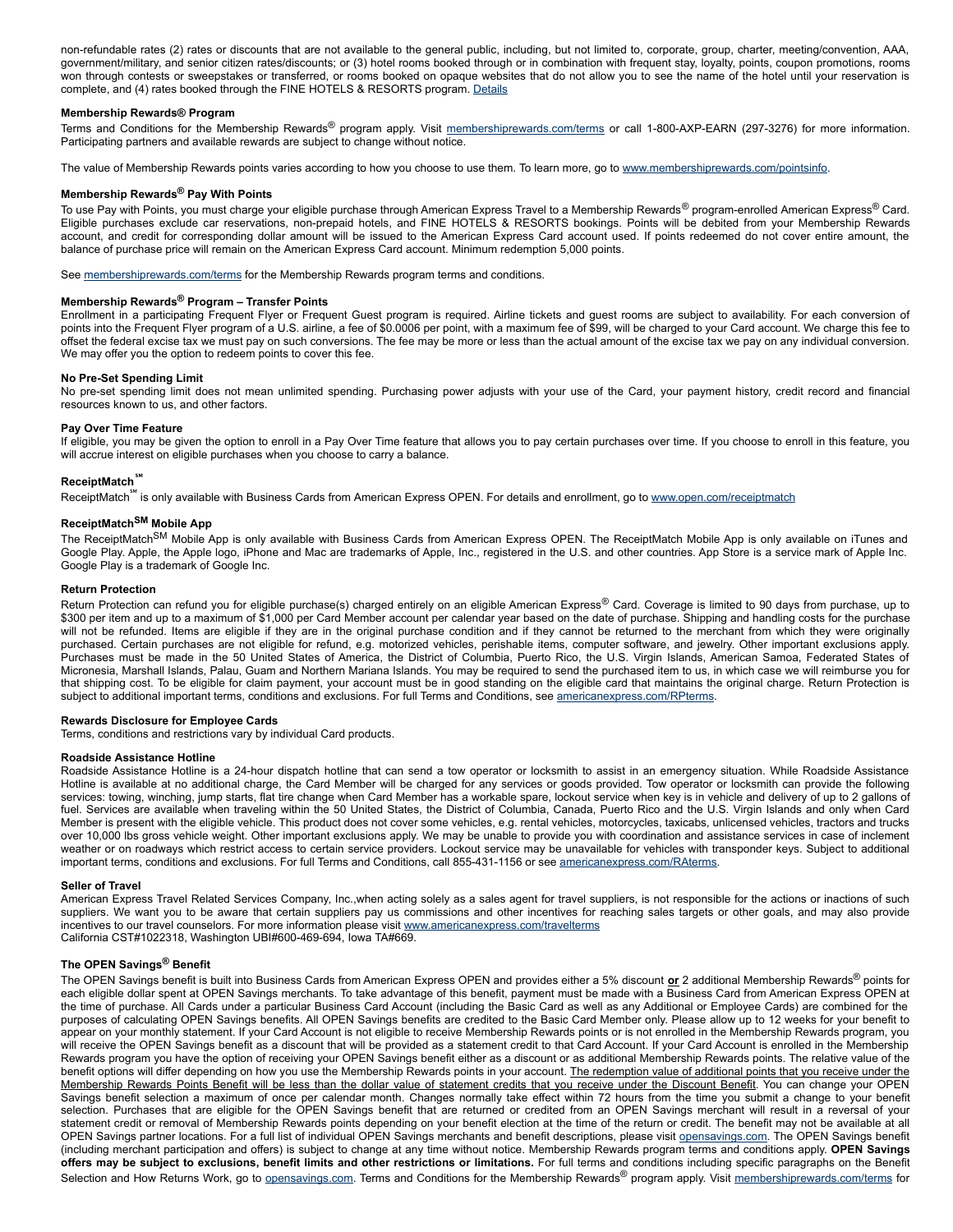# **Using Points for Charges**

Using Points for Your Charges is only available to Basic Consumer and OPEN Card Members enrolled in the U.S. Membership Rewards® program. Additional Card Members, Authorized Additional Card Members, and Corporate Card Members are not eligible. Account managers and Rewards managers may be eligible to use points by calling the number on the back of your Card but are not eligible to use points online. All Linked Card Accounts must be in good standing. A minimum of 1,000 Membership Rewards points in your program Account is required and you may use Membership Rewards points only toward the entire amount of an eligible charge. American Express will present the eligible charges you can use points towards, and we may change which charges are eligible at any time without notice. American Express is under no obligation to make charges available for redemption using Membership Rewards points. For each transaction, points will be debited immediately from your Membership Rewards program Account and a credit will be issued to your Linked Card Account for the corresponding dollar amount within 48 hours. Credits processed after the Card Account's statement closing date will appear in the following billing period. You are responsible for payment of the amount due on your Card Account by the due date even after using this feature. To learn about this feature and redeem points online, visit [membershiprewards.com/yourcharges](http://membershiprewards.com/yourcharges). (Please note that the special mobile redemption offer referenced in this email is limited to mobile redemptions and is not valid for online or other redemption channels.)

# **Year-End Summary**

The Online Year-End Summary, available each January, reflects charges posted to your account from January 1st through December 31st of the prior year.

## **AMEX ASSURANCE COMPANY DISCLOSURES**

For important information on policy terms, go to [americanexpress.com/benefitsguide](http://www.americanexpress.com/benefitsguide)

#### **Baggage Insurance Plan**

American Express Card Baggage Insurance Plan is underwritten by AMEX Assurance Company, Administrative Office, Phoenix, AZ under Policy AX0400, Policy AX0401, Policy BIP-AX0402, or Policy BIP-IND. For residents of GU and MP, the Plan is underwritten by Tokio Marine Pacific Insurance Limited, Hagatna, Guam under Policy CRCB000000100. This benefit is not available to residents of American Samoa, Federated States of Micronesia, Marshall Islands, Palau and the US Minor Outlying Islands. Coverage is determined by the terms, conditions, and exclusions of the Policies applicable to your Card and is subject to change with notice. This document does not supplement or replace the Policies. To be covered, you must pay the entire fare for travel on a Common Carrier (e.g. plane, train, ship, or bus) with your eligible Card. Entire Fare means the cost of the full fare for a Covered Trip on a Common Carrier. You can use your Basic or Additional Card Member's American Express Card, American Express Membership Rewards® Points or a combination of both for the entire fare. But if you use another form of payment or frequent flyer miles or points from another program to pay for all or part of the fare, you will not be covered. To be eligible for claim payment, your account must be in good standing on the eligible card that maintains the original charge. This product provides secondary coverage. This means it pays eligible benefits not paid by any primary insurance that you have. For checked baggage, a written report of the loss must be filed with the Common Carrier. For carryon baggage, a written report of the loss must be filed with a local law enforcement agency if theft is suspected. For full Terms and Conditions, see [americanexpress.com/BIPterms](http://www.americanexpress.com/BIPterms).

#### **Car Rental Loss and Damage Insurance**

Car Rental Loss and Damage Insurance is underwritten by AMEX Assurance Company, Administrative Office, Phoenix, AZ under Policy AX0925, Policy AX0926, Policy CRLDIAX0927, or Policy CRLDIIND. For residents of GU and MP, the Plan is underwritten by Tokio Marine Pacific Insurance Limited, Hagatna, Guam under Policy CRCB000000101. This benefit is not available to residents of American Samoa, Federated States of Micronesia, Marshall Islands, Palau and the US Minor Outlying Islands. Coverage is determined by the terms, conditions, and exclusions of the Policies applicable to your Card and is subject to change with notice. This document does not supplement or replace the Policies. Coverage applies for the first 30 days of a vehicle rental and when rented from a Car Rental Company. Coverage is not available for ride-sharing companies that allow individuals to rent out their personal vehicle. This policy does not cover some vehicles, e.g. full-sized sport utility vehicles, off-road vehicles, cars with an original manufacturer's suggested new retail price of USD \$50,000 or more, and exotic cars, as described in the Terms and Conditions. To be eligible for claim payment, your account must be in good standing on the eligible card that maintains the original charge. This product provides secondary coverage. This means it pays eligible benefits not paid by any primary insurance that you have. This product provides collision damage to the rented vehicle but does not cover such things as injuries to you, any passenger in your insured vehicle, injury to other persons, or damages to other vehicles or property. For full Terms and Conditions, see [americanexpress.com/CRLDIterms.](http://www.americanexpress.com/CRLDIterms)

# **Extended Warranty**

Extended Warranty is underwritten by AMEX Assurance Company, Administrative Office, Phoenix, AZ under Policy AX0953, Policy AX0954, Policy EWAX0958, or Policy EWIND. For residents of GU and MP, the Plan is underwritten by Tokio Marine Pacific Insurance Limited, Hagatna, Guam under Policy CRCB000000104. This benefit is not available to residents of American Samoa, Federated States of Micronesia, Marshall Islands, Palau, and the US Minor Outlying Islands. Coverage is determined by the terms, conditions, and exclusions of the Policies applicable to your Card and is subject to change with notice. This document does not supplement or replace the Policy. Extended Warranty can extend the terms of the original manufacturer's warranty on warranties of five years or less. We match the length of the original warranty if the original manufacturer's warranty is less than one year, and we provide one additional year if the original manufacturer's warranty is between one year and five years. Shipping and handling costs for the purchase will not be refunded. Certain purchases are not covered, e.g. items with physical damage, damage as a result of natural disaster, software, motorized devices and vehicles and their parts. Other important exclusions apply. You will only be covered up to the amount charged on your eligible Card; coverage is limited up to a maximum of USD \$10,000 per occurrence; not to exceed USD \$50,000 per Card Member account per calendar year. You may be required to send the purchased item to us, in which case we will reimburse you for that shipping cost. This product is in excess of other warranty plans that you have in place for the eligible item. To be eligible for claim payment, your account must be in good standing on the eligible card that maintains the original charge. For full Terms and Conditions, see [americanexpress.com/EWterms.](https://www.americanexpress.com/EWterms)

#### **Purchase Protection**

Purchase Protection is underwritten by AMEX Assurance Company, Administrative Office, Phoenix, AZ under Policy AX0951, Policy AX0952, Policy AX0956, or Policy PP-IND. For residents of GU and MP, the Plan is underwritten by Tokio Marine Pacific Insurance Limited, Hagatna, Guam under Policy CRCB000000105. This benefit is not available to residents of American Samoa, Federated States of Micronesia, Marshall Islands, Palau and the US Minor Outlying Islands. Coverage is determined by the terms, conditions, and exclusions of the Policies applicable to your Card and is subject to change with notice. This document does not supplement or replace the Policy. Shipping and handling costs for the purchase will not be refunded. Certain purchases are not covered, e.g. items lost by Card Member, consumable and perishable items, motorized vehicles and their parts or accessories, items stolen from a motor vehicle, and items damaged partially or entirely by natural disaster or normal wear and tear. Other important exclusions apply. You will only be reimbursed for the amount charged to your eligible Card; coverage is limited up to USD \$1,000 per occurrence; not to exceed USD \$50,000 per Card Member account per calendar year. You may be required to send the purchased item to us, in which case we will reimburse you for that shipping cost. To be eligible for claim payment, your account must be in good standing on the eligible card that maintains the original charge. This product provides secondary coverage. This means it pays eligible benefits not paid by any primary insurance that you have. For full Terms and Conditions, see [americanexpress.com/PPterms.](http://www.americanexpress.com/PPterms)

#### **Travel Accident Insurance**

Travel Accident Insurance is underwritten by AMEX Assurance Company, Administrative Office, Phoenix, AZ under Policy AX0948, Policy AX0949, or Policy TAIAX0955. For residents of GU and MP, the Plan is underwritten by Tokio Marine Pacific Insurance Limited, Hagatna, Guam under CRCB000000106. This benefit is not available to residents of American Samoa, Federated States of Micronesia, Marshall Islands, Palau and the US Minor Outlying Islands. Coverage is determined by the terms, conditions, and exclusions of the Policies applicable to your Card and is subject to change with notice. This document does not supplement or replace the Policy. To be covered, you must pay the Entire Fare\*\* for travel on a Common Carrier (e.g. plane, train, ship, or bus) with your eligible Card. Entire Fare\*\* means the cost of the full fare for a Covered Trip on a Common Carrier. You can use your Basic or Additional Card Member's American Express Card, American Express Membership Rewards ® Points or a combination of both for the entire fare. But if you use another form of payment or frequent flyer miles or points from another program to pay for all or part of the fare, you will not be covered, except for New Hampshire residents. Please read important exclusions and restrictions. To be eligible for claim payment, your account must be in good standing on the eligible card that maintains the original charge. For full Terms and Conditions, see [americanexpress.com/TAIterms.](http://www.americanexpress.com/TAIterms) \*\*Definition of entire fare differs for residents of New Hampshire. See full Terms and Conditions for details.